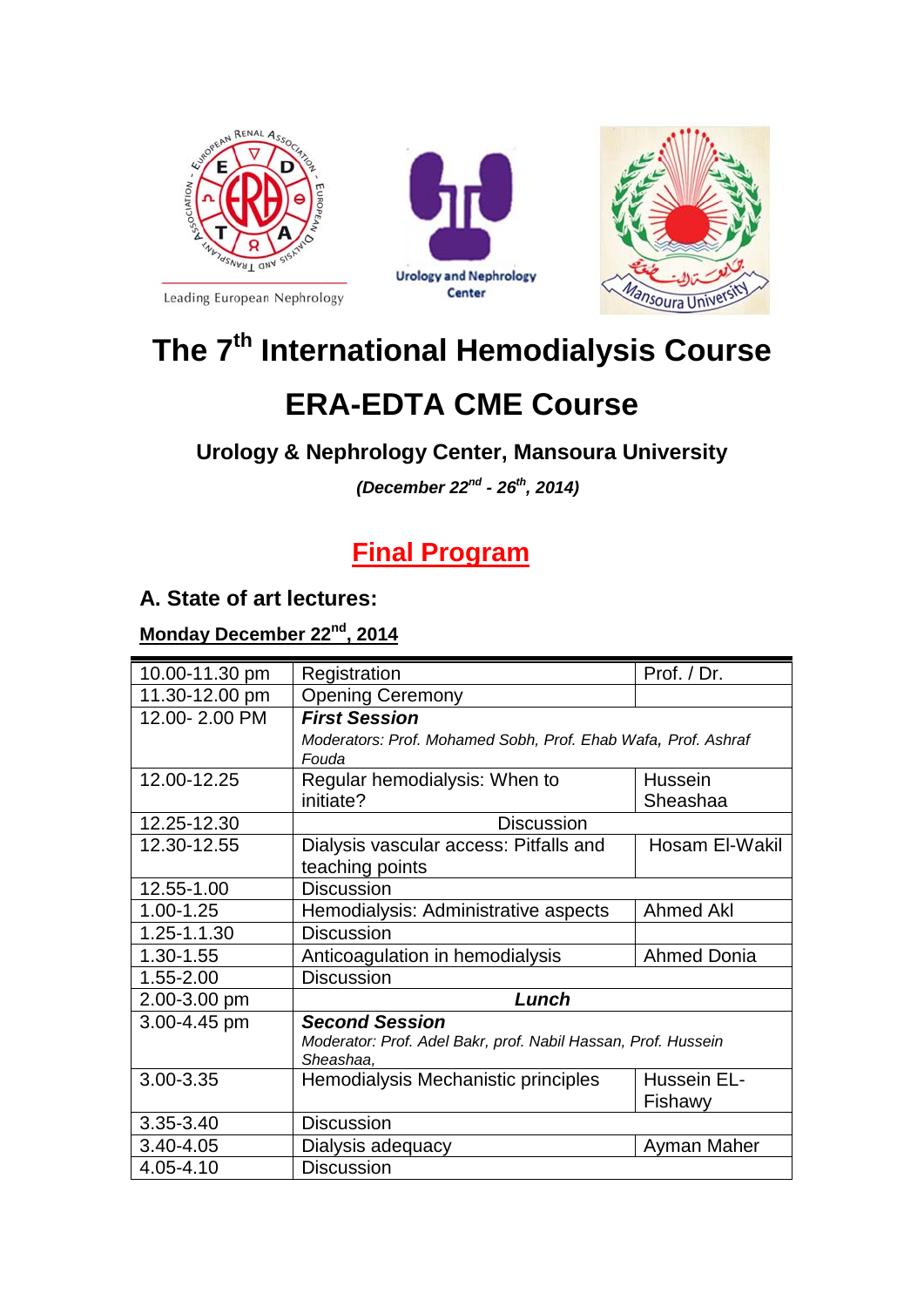| 4.10-4.40    | What is the value of residual renal<br>function?                                   | <b>Said Khamis</b>  |  |
|--------------|------------------------------------------------------------------------------------|---------------------|--|
| 4.40-4.45    | <b>Discussion</b>                                                                  |                     |  |
| 4.45-5.15 pm | <b>Coffee Break</b>                                                                |                     |  |
| 5.15-7.30 pm | <b>Third session (CKD-MBD Session)</b>                                             |                     |  |
|              | Moderators: Prof. Nagy Sayed Ahmed, Prof. Hussein Sheashaa, Dr.<br>Ibrahim Shalaby |                     |  |
| 5.15-5.25    | Case presentation                                                                  | Osama El-           |  |
|              |                                                                                    | Shahat              |  |
| 5.25-5.30    | <b>Discussion</b>                                                                  |                     |  |
| 5.30-5.55    | Pathogenesis of CKD-MBD                                                            | Ahmed Elgendy       |  |
| 5.55-6.00    | <b>Discussion</b>                                                                  |                     |  |
| 6.00-6.25    | Vitamin D therapy                                                                  | Kamal Okasha        |  |
| 6.25-6.30    | <b>Discussion</b>                                                                  |                     |  |
| 6.30-6.55    | Nutritional therapy to achieve                                                     | Doaa hamed          |  |
|              | phosphorus control                                                                 |                     |  |
| 6.55-7.00    | <b>Discussion</b>                                                                  |                     |  |
| 7.00-7.25    | Role of parathyroidectomy                                                          | Osama El-           |  |
|              |                                                                                    | Shahat              |  |
|              |                                                                                    | <b>Ashraf Hamed</b> |  |
| 7.25-7.30    | <b>Discussion</b>                                                                  |                     |  |

## **Tuesday December 23rd, 2014**

| 9.00am-1.30 pm | Practical training program                                   |               |
|----------------|--------------------------------------------------------------|---------------|
| 1.30-2.30 pm   | Lunch                                                        |               |
| 2.30-4.40 pm   | <b>First Session</b>                                         |               |
|                | Moderators: Prof. Ayman Refaie, Prof.Hussein Sheashaa        |               |
| 2.30-2.55      | <b>Ibrahim</b><br>Delayed consciousness recovery after       |               |
|                | hemodialysis                                                 | Menshawi      |
| 2.55-3.00      | <b>Discussion</b>                                            |               |
| 3.00-3.30      | Physical activity in dialysis patients                       | Aimun Ahmed   |
| 3.30-3.35      | Discussion                                                   |               |
| 3.35-4.05      | Vasculitis outcome and management                            | Ajay Dhaygude |
|                | in dialysis patients                                         |               |
| 4.05-4.10      | <b>Discussion</b>                                            |               |
| 4.10-4.35      | <b>RRT</b> for AKI<br>Noha Khalifa                           |               |
| 4.35-4.40      | <b>Discussion</b>                                            |               |
| $4.40 - 5.10$  | <b>Coffee Break</b>                                          |               |
| 5.10-6.50      | <b>Second Session</b>                                        |               |
|                | Moderators, Prof. Ehab wafa, ProfNabil Hassan, Dr. Ahmed Akl |               |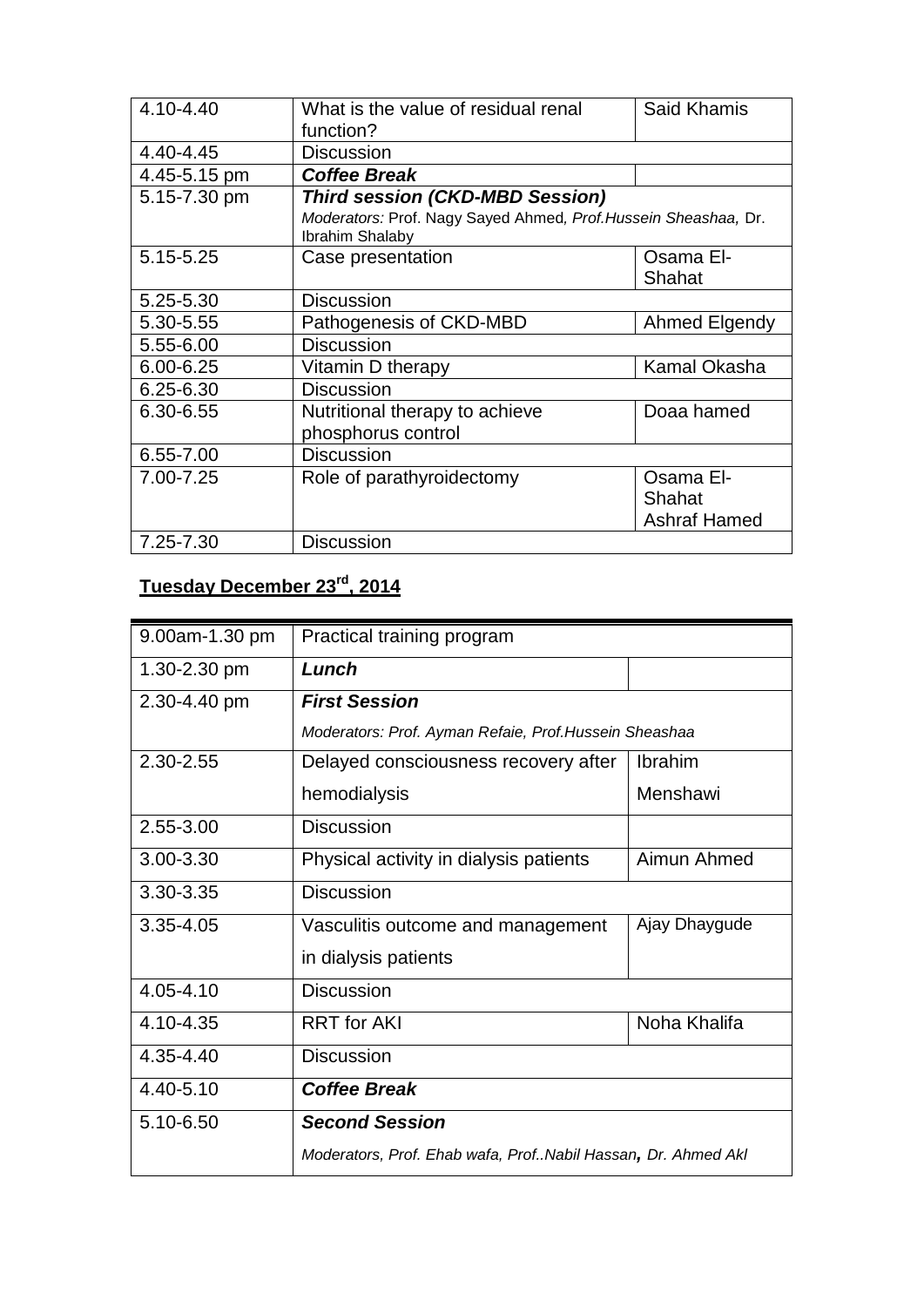| 5.10-5.40     | Cardiovascular Complications of         | Ihab El madhoun |
|---------------|-----------------------------------------|-----------------|
|               | hemodialysis                            |                 |
| 5.40-5.45     | <b>Discussion</b>                       |                 |
| 5.45-6.15     | Acute complications of hemodialysis     | Ayman Refaie    |
| $6.15 - 6.20$ | <b>Discussion</b>                       |                 |
| $6.20 - 6.45$ | Mohamed<br>Tendinopathy in hemodialysis |                 |
|               |                                         | Abdelgawad      |
| 6.45-6.50     | <b>Discussion</b>                       |                 |

#### **Wednesday December 24th, 2014**

| 9.00am-1.30 pm | Practical training program                                       |                      |  |
|----------------|------------------------------------------------------------------|----------------------|--|
| 1.30-2.30 pm   | Lunch                                                            |                      |  |
| 2.30-4.50 pm   | <b>First Session</b>                                             |                      |  |
|                | Moderators: Prof. Ayman Refaie, Prof. Ahmed Donia, Prof. Hussein |                      |  |
|                | Sheashaa                                                         |                      |  |
| 2.30-3.00      | Infertility in CKD and dialysis<br>Said Abdelhady                |                      |  |
| 3.00-3.05      | <b>Discussion</b>                                                |                      |  |
| 3.05-3.35      | Hypoxia and hemodialysis                                         | Amr Abdulhamid       |  |
| 3.35-3.40      | <b>Discussion</b>                                                |                      |  |
| $3.40 - 4.10$  | Vaccines in hemodialysis                                         | <b>Waleed Masoud</b> |  |
| $4.10 - 4.15$  | <b>Discussion</b>                                                |                      |  |
| 4.15-4.45      | Sleep disorders                                                  | Nevine Fayez         |  |
| 4.45-4.50      | <b>Discussion</b>                                                |                      |  |
| 4.50-5.15      | <b>Coffee Break</b>                                              |                      |  |
| 5.15-7.00      | <b>Second Session</b>                                            |                      |  |
|                | Moderators: Prof. Mabrook Elsheikh, Prof. Hussein Sheashaa       |                      |  |
| 5.15-5.45      | Eye and hemodialysis                                             | <b>Tarek Tantawy</b> |  |
| 5.45-5.50      | <b>Discussion</b>                                                |                      |  |
| 5.50-6.20      | Pulmonary hypertension in<br>Hana Okda                           |                      |  |
|                | hemodialysis                                                     |                      |  |
| 6.20-6.25      | <b>Discussion</b>                                                |                      |  |
| 6.25-6.55      | Ahmed Hassan<br>Coronary heart disease in                        |                      |  |
|                | hemodialysis                                                     |                      |  |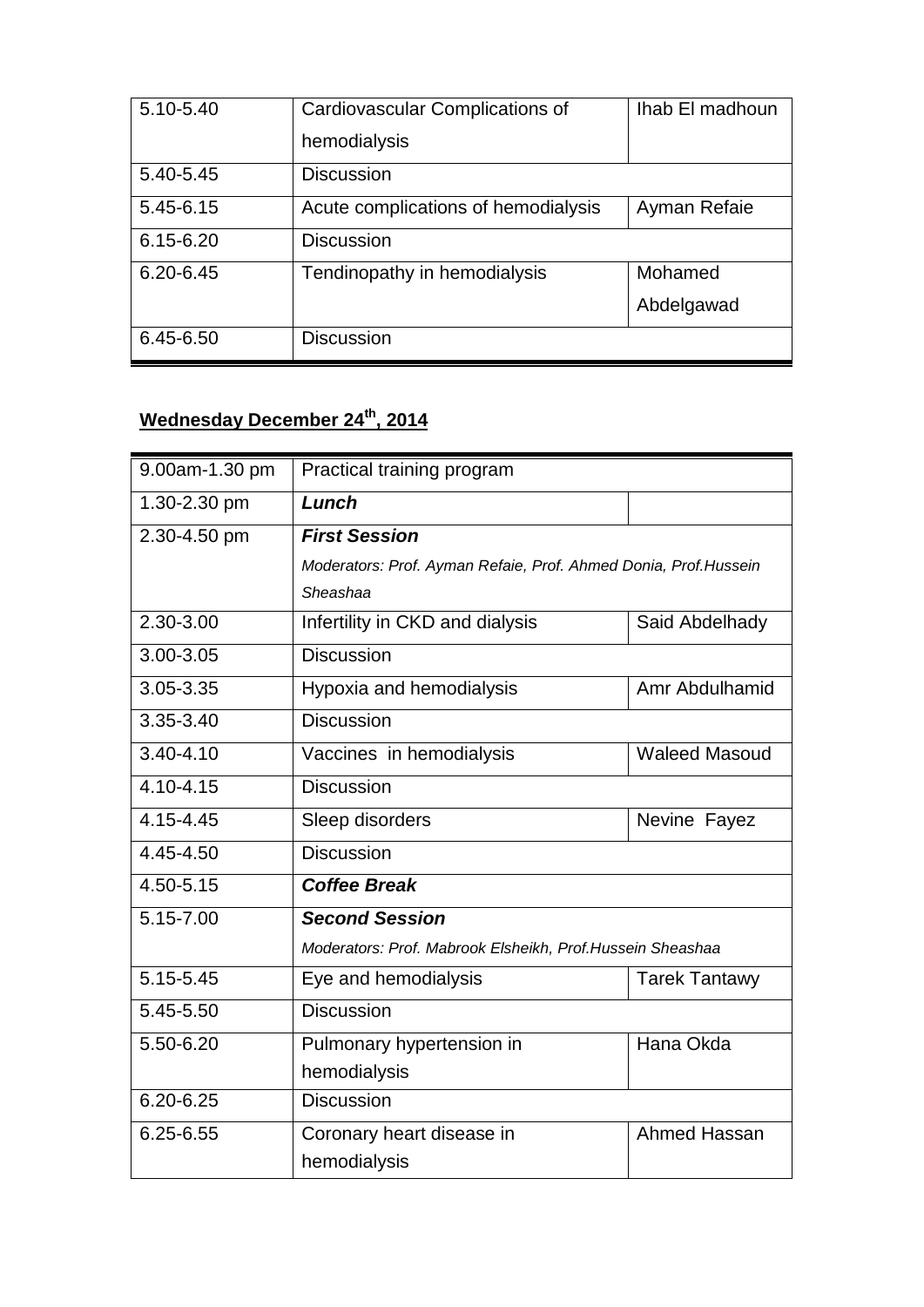| 6.55-7.00 | <b>Discussion</b> |
|-----------|-------------------|
|           |                   |

## **Thursday December 25th, 2014**

| 9.00am-1.30 pm                             | Practical training program                                        |              |  |  |
|--------------------------------------------|-------------------------------------------------------------------|--------------|--|--|
| 1.30-2.30 pm                               | Lunch                                                             |              |  |  |
| 2.30-4.30 pm                               | <b>First Session</b>                                              |              |  |  |
|                                            | Moderators: Ehab Wafa, Prof. Nabil Hassan, Prof. Hussein Sheashaa |              |  |  |
| 2.30-3.00                                  | Hemodialysis for elderly                                          | Ashraf Fouda |  |  |
| 3.00-3.05                                  | <b>Discussion</b>                                                 |              |  |  |
| 3.05-3.35                                  | <b>Ahmed Refaie</b><br>Challenges in Hemodialysis for             |              |  |  |
|                                            | children                                                          |              |  |  |
| 3.35-3.40                                  | <b>Discussion</b>                                                 |              |  |  |
| $3.40 - 4.10$                              | Current status of HCV in Egyptian                                 | Eman Sarhan  |  |  |
|                                            | Hemodialysis patients                                             |              |  |  |
| $4.10 - 4.15$                              | <b>Discussion</b>                                                 |              |  |  |
| 4.15-4.45                                  | New anti-HCV therapies in RRT                                     | Ehab         |  |  |
|                                            |                                                                   | Abdelkhalek  |  |  |
| 4.45-4.50                                  | <b>Discussion</b>                                                 |              |  |  |
| 4.50-5.15                                  | <b>Coffee Break</b>                                               |              |  |  |
| 5.15-7.30                                  | <b>Second Session</b>                                             |              |  |  |
|                                            | Moderators: Prof. Mohamed sobh, Prof. Ashraf Fouda, Prof. Ayman   |              |  |  |
|                                            | Refaie                                                            |              |  |  |
| 5.15-5.40                                  | Iron therapy                                                      | Nabil Hassan |  |  |
| 5.40-5.45                                  | <b>Discussion</b>                                                 |              |  |  |
| 5.45-6.15                                  | <b>ESA therpy guidelines</b><br>Hany Hafez                        |              |  |  |
| 6.15-6.20                                  | <b>Discussion</b>                                                 |              |  |  |
| 6.20-6.50                                  | Body weight management in<br>Magdy Sharkawy<br>hemodialysis       |              |  |  |
| 6.50-6.55                                  | <b>Discussion</b>                                                 |              |  |  |
| 6.55-7.25<br>The use and interpretation of |                                                                   | Hussein      |  |  |
|                                            | diagnostic tests (Part 1)                                         | Sheashaa     |  |  |
| 7.25-7.30                                  | <b>Discussion</b>                                                 |              |  |  |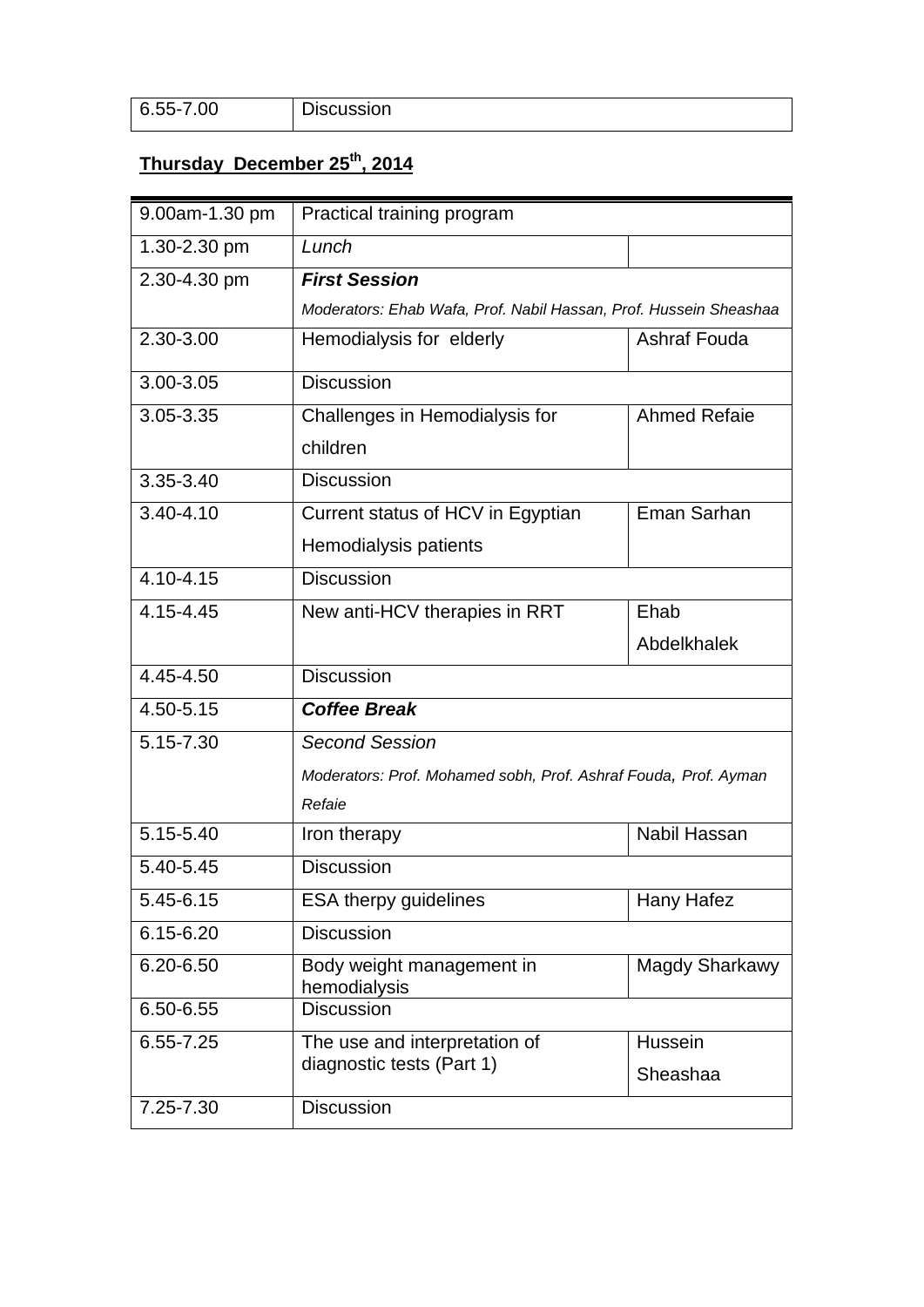## **Friday December 26th, 2014**

| 9.00-11.30 am | <b>First Session</b>                                           |               |
|---------------|----------------------------------------------------------------|---------------|
|               | Moderators: Prof. Ehab Wafa, Prof. ayman Refaie, Prof. Hussein |               |
|               | Sheashaa                                                       |               |
| 9.00-9.25     | The use and interpretation of diagnostic<br>Hussein            |               |
|               | tests (Part 2)                                                 | Sheashaa      |
| 9.25-9.30     | <b>Discussion</b>                                              |               |
| 9.30-9.55     | Ameir Okeli<br>Home hemodialysis                               |               |
| 9.55-10.00    | <b>Discussion</b>                                              |               |
| 10.00-10.25   | <b>Ahmed Shokeir</b><br>Towards evidence base medicine         |               |
| 10.25-10.30   | <b>Discussion</b>                                              |               |
| 10.30-10.55   | End of life care for hemodialysis                              | Hussein       |
|               |                                                                | Mahmoud       |
| 10.55-11.00   | <b>Discussion</b>                                              |               |
| 11.00-11.25   | GIT and Hemodialysis: Case and                                 | Moneir Bahgat |
|               | teaching points                                                |               |
| 11.25-11.30   | <b>Discussion</b>                                              |               |
| 11.35-1.00    | <b>Break and Prayer time</b>                                   |               |
| 1.00-1.30     | Meet the experts                                               |               |
| 1.30-2.30     | Course at a glance                                             | Hussein       |
|               |                                                                | Sheashaa      |
| 2.30-3.00     | <b>Certificate Distribution and Lunch</b>                      |               |